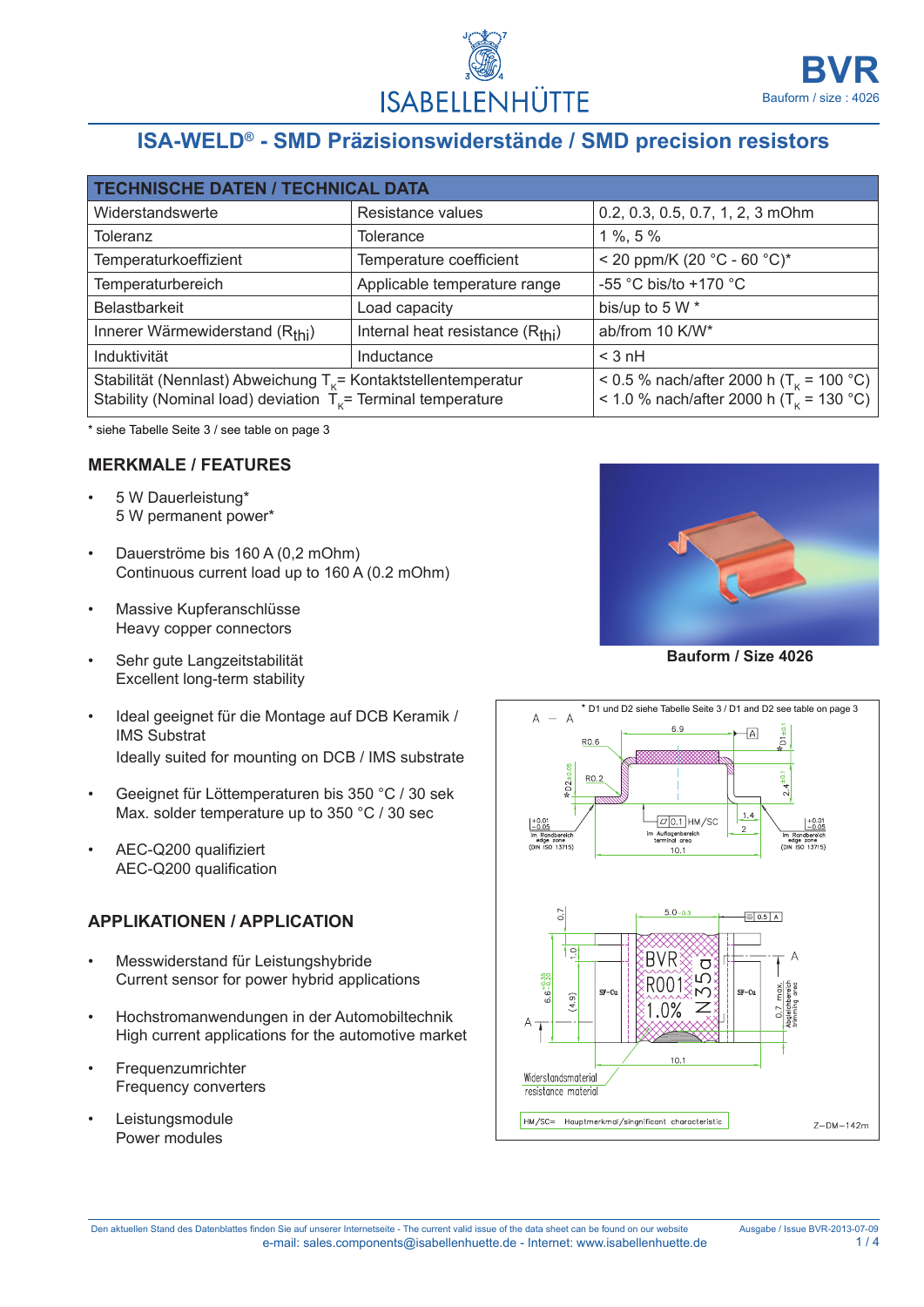

## **TK, Lastminderung und Langzeitstabilität / TCR, power derating and long-term stability**



Den aktuellen Stand des Datenblattes finden Sie auf unserer Internetseite - The current valid issue of the data sheet can be found on our website Ausgabe / Issue BVR-2013-07-09 e-mail: sales.components@isabellenhuette.de - Internet: www.isabellenhuette.de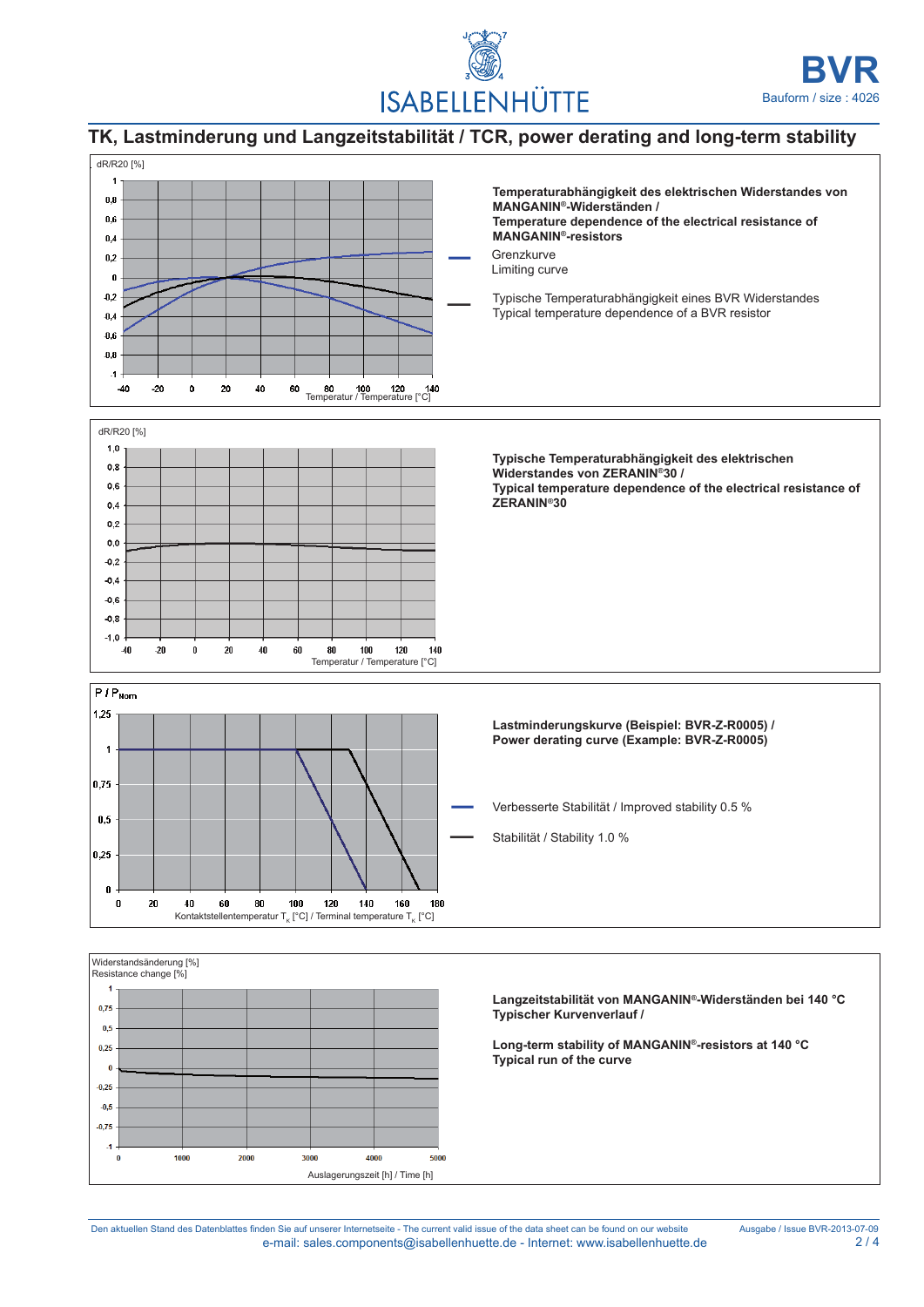

### **Vorschlag für Leiterplatten Layout (Reflowlöten) Proposal for pcb-layout (Reflow-soldering)**



| <b>GURTINFORMATIONEN /</b><br><b>TAPE &amp; REEL INFORMATION</b> |                |
|------------------------------------------------------------------|----------------|
| Norm / Specification                                             | DIN EN 60286-3 |
| Gurtbreite / Tape width                                          | 24 mm          |
| Anzahl Bauteile / Parts per reel                                 | 1400           |

| BESTELLBEZEICHNUNG / ORDERING CODE |                              |                                                  |           |
|------------------------------------|------------------------------|--------------------------------------------------|-----------|
| BVR-Z-R0005-1.0                    |                              |                                                  |           |
| Type                               | $\mathsf{Typ}$ /   Material  | Widerstandswert / Toleranz /<br>Resistance value | Tolerance |
|                                    | $BVR$ $ZERANIN^@30$ 0.5 mOhm |                                                  | 1 0 $%$   |

### Lötprofil Vorschlag / Recommended solder profile Reflow-, IR-löten / Reflow-, IR-soldering Temperatur / Temperature [°C] 260 255 217

#### RoHS 2011/65/EU konform.

Ausführliche Informationen erhalten Sie auf unserer Homepage: www.isabellenhuette.de

Zeit / Time [s]  $\left|$  Peak  $\left|$  40  $\right|$  90

#### RoHS 2011/65/EU compliance.

For more information please visit our website: www.isabellenhuette.de



| Typ / Type         | Wert / Value<br>$[m\Omega]$ | Dicke D1 / Thickness D1<br>[mm] | Dicke D <sub>2</sub> / Thickness D <sub>2</sub><br>[mm] | $R_{\text{thi}}$<br>[K/W] | TK/TC<br>[ppm/K] | P<br>[W]       |
|--------------------|-----------------------------|---------------------------------|---------------------------------------------------------|---------------------------|------------------|----------------|
| BVR-Z-R0002        | 0.2                         | 1.20                            | 0.40                                                    | 4                         | < 20             | 5              |
| BVR-Z-R0003        | 0.3                         | 0.85                            | 0.40                                                    | 5                         | < 20             | 5              |
| BVR-Z-R0005        | 0.5                         | 0.42                            | 0.40                                                    | 8                         | < 20             | 5              |
| <b>BVR-M-R0007</b> | 0.7                         | 0.44                            | 0.40                                                    | 12                        | < 20             | 4              |
| <b>BVR-M-R001</b>  | 1                           | 0.35                            | 0.40                                                    | 14                        | < 50             | 4              |
| <b>BVR-I-R001</b>  | 1                           | 1.10                            | 0.66                                                    | 9                         | < 50             | 5              |
| <b>BVR-I-R002</b>  | 2                           | 0.55                            | 0.40                                                    | 14                        | < 50             | $\overline{4}$ |
| <b>BVR-I-R003</b>  | 3                           | 0.36                            | 0.40                                                    | 21                        | < 50             | 3              |

**Material Typ: Z=ZERANIN®; M=MANGANIN®, I=ISAOHM®**

**Gewährleistung**<br>Alle Angaben über Eignung, Verarbeitung und Anwendung unserer Produkte, technische Beratung und sonstige Angaben erfolgen nach bestem Wissen, befreien den Käufer jedoch nicht von eigenen Prüfungen und Versuchen.

#### **Warranty**

All information regarding the suitability, workability and applicability of our products, all technical advice and other information are provided to the best of our knowledge and belief, but shall not discharge the buyer from his own examinations and tests.